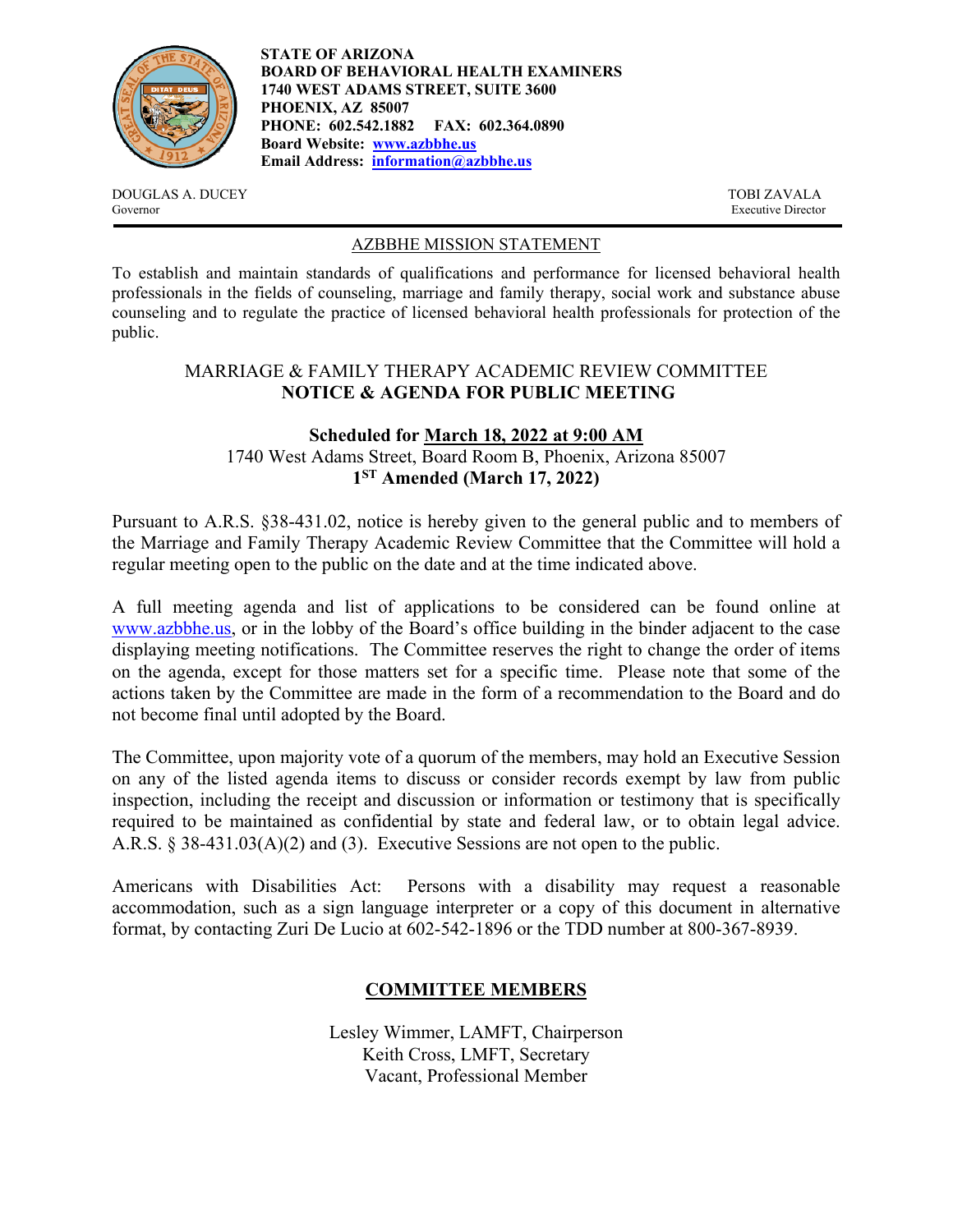The agenda for the meeting is as follows:

# **1. Call to order**

**2. Roll call** (staff)

## **3. Minutes: Review, consideration and action.**

*A. January 21, 2022, general meeting minutes* 

## **4. Report from the Chair**

The Committee may go into executive session to discuss confidential records pursuant to A.R.S. §38-  $431.03(A)(2)$  or to obtain legal advice pursuant to A.R.S. §38-431.03(A)(3).

 *None* 

#### **5. Report from the Executive Director and/or staff**

The Committee may go into executive session to discuss confidential records pursuant to A.R.S. §38-  $431.03(A)(2)$  or to obtain legal advice pursuant to A.R.S. §38-431.03(A)(3).

- *A. General agency operations*
- *B. Discussion regarding staff's accomplishments and goals*

#### **6. Assistant Attorney General's Report**

The Board may go into executive session to discuss confidential records pursuant to A.R.S. § 38-431.03(A)(2) or to obtain legal advice pursuant to A.R.S. §38-431.03(A)(3).

 *None* 

## **7. Supervisor exemption request: review, consideration and action**

*None* 

### **8. Consent agenda: review, consideration and action regarding 60-day extension request for deficiencies and 90-day extension for examination**

- *A. Melissas Piper, LPC Applicant (60-day deficiency extension)*
- *B. Sabreena Hassim, LCSW Applicant (60-day deficiency extension)*
- *C. Crystal Pilcher, LMSW Applicant (90-day exam extension)*
- *D. Anil Phull, LMSW Applicant (90-day exam extension)*

## **9. Exam accommodation and/or 90-day waiver request: review, consideration and action**

*None* 

#### **10. Applications for licensure: review, consideration and action**

The Committee may go into executive session to discuss records exempt from public inspection pursuant to A.R.S.  $§38-431.03(A)(2)$  or to obtain legal advice pursuant to A.R.S.  $§38-431.03(A)(3)$ .

- A. Review, consideration, and possible action regarding applications for licensure  *Names are posted for review in the building lobby of the 1st floor of 1740 West Adams Street, Phoenix, AZ at least twenty-four (24) hours in advance of the meeting.*
- B. Appeals *None*